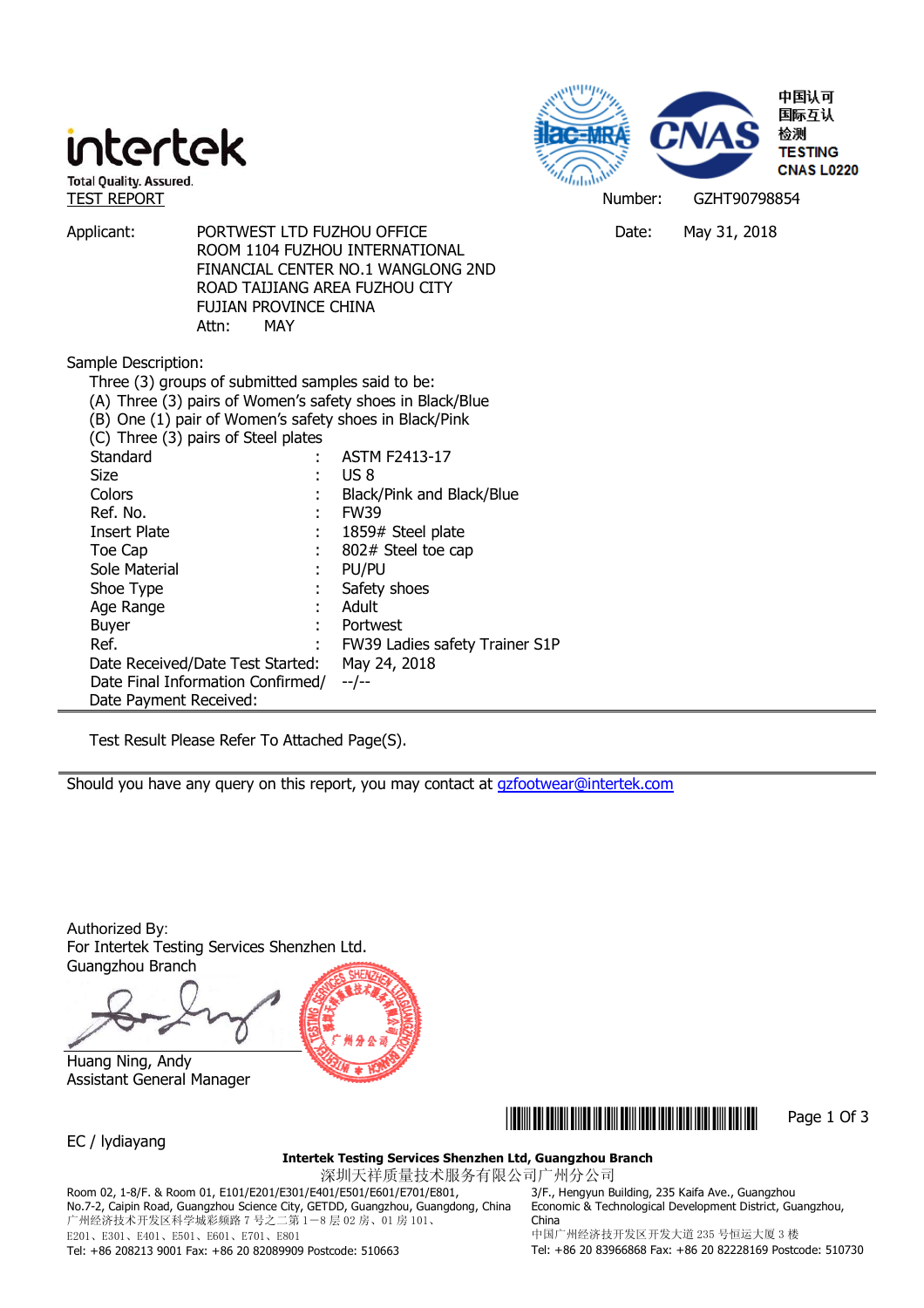## intertek



" Total Quality. Assured.<br>TEST REPORT Number: GZHT90798854 Tests Conducted (As Requested By The Applicant)

1 Protective Toe Impact Resistance (ASTM F2412-18, 5, I/75)

|   |                                  | (A)                                                                                               | <b>ASTM F2413</b><br>Requirement | Pass/Fail |  |  |
|---|----------------------------------|---------------------------------------------------------------------------------------------------|----------------------------------|-----------|--|--|
|   | <b>Interior Height Clearance</b> |                                                                                                   |                                  |           |  |  |
|   | Left:                            | 20.3 mm                                                                                           | $\geq 11.9$ mm                   | Pass      |  |  |
|   | Right:                           | 19.5 mm                                                                                           | $\geq 11.9$ mm                   | Pass      |  |  |
|   | Left:                            | 19.2 mm                                                                                           | $\geq 11.9$ mm                   | Pass      |  |  |
| 2 |                                  | Protective Toe Compression Resistance (ASTM F2412-18, 6, C/75)                                    |                                  |           |  |  |
|   |                                  |                                                                                                   | <b>ASTM F2413</b><br>Requirement | Pass/Fail |  |  |
|   |                                  | <b>Interior Height Clearance</b>                                                                  |                                  |           |  |  |
|   | (A) Right:                       | 24.2 mm                                                                                           | $\geq 11.9$ mm                   | Pass      |  |  |
|   | $(B)$ Left:                      | 24.5 mm                                                                                           | $\geq 11.9$ mm                   | Pass      |  |  |
|   | (B) Right:                       | 24.3 mm                                                                                           | $\geq 11.9$ mm                   | Pass      |  |  |
| 3 |                                  | Puncture Resistance Footwear (PR) (ASTM F2412-18, 11)                                             |                                  |           |  |  |
|   |                                  | (C)                                                                                               | ASTM F2413<br>Requirement        | Pass/Fail |  |  |
|   | Left:                            | The Test Pin Did Not Penetrate Beyond The Face Of<br>The Material Nearest The Foot Before 1200 N. | Min. 1200 N (*)                  | Pass      |  |  |
|   | Right:                           | The Test Pin Did Not Penetrate Beyond The Face Of<br>The Material Nearest The Foot Before 1200 N. | Min. 1200 N $(*)$                | Pass      |  |  |
|   | Right:                           | The Test Pin Did Not Penetrate Beyond The Face Of<br>The Material Nearest The Foot Before 1200 N. | Min. 1200 N (*)                  | Pass      |  |  |
|   | Remark:                          | $*$ = The Test Pin Does Not Visually Penetrate Beyond The Face Of The Material Nearest The Foot.  |                                  |           |  |  |

End Of Report

This report is made solely on the basis of your instructions and/or information and materials supplied by you. It is not intended to be a recommendation for any particular course of action. Intertek does not accept a duty of care or any other responsibility to any person other than the Client in respect of this report and only accepts liability to the Client insofar as is expressly contained in the terms and conditions governing Intertek's provision of services to you. Intertek makes no warranties or representations either express or implied with respect to this report save as provided for in those terms and conditions. We have aimed to conduct the Review on a diligent and careful basis and we do not accept any liability to you for any loss arising out of or in connection with this report, in contract, tort, by statute or otherwise, except in the event of our gross negligence or wilful misconduct.

#### **Intertek Testing Services Shenzhen Ltd, Guangzhou Branch**

深圳天祥质量技术服务有限公司广州分公司 Room 02, 1-8/F. & Room 01, E101/E201/E301/E401/E501/E601/E701/E801, No.7-2, Caipin Road, Guangzhou Science City, GETDD, Guangzhou, Guangdong, China 广州经济技术开发区科学城彩频路 7 号之二第 1-8 层 02 房、01 房 101、 E201、E301、E401、E501、E601、E701、E801 Tel: +86 208213 9001 Fax: +86 20 82089909 Postcode: 510663

/ lydiayang Page 2 Of 3

3/F., Hengyun Building, 235 Kaifa Ave., Guangzhou Economic & Technological Development District, Guangzhou, China 中国广州经济技开发区开发大道 235 号恒运大厦 3 楼 Tel: +86 20 83966868 Fax: +86 20 82228169 Postcode: 510730